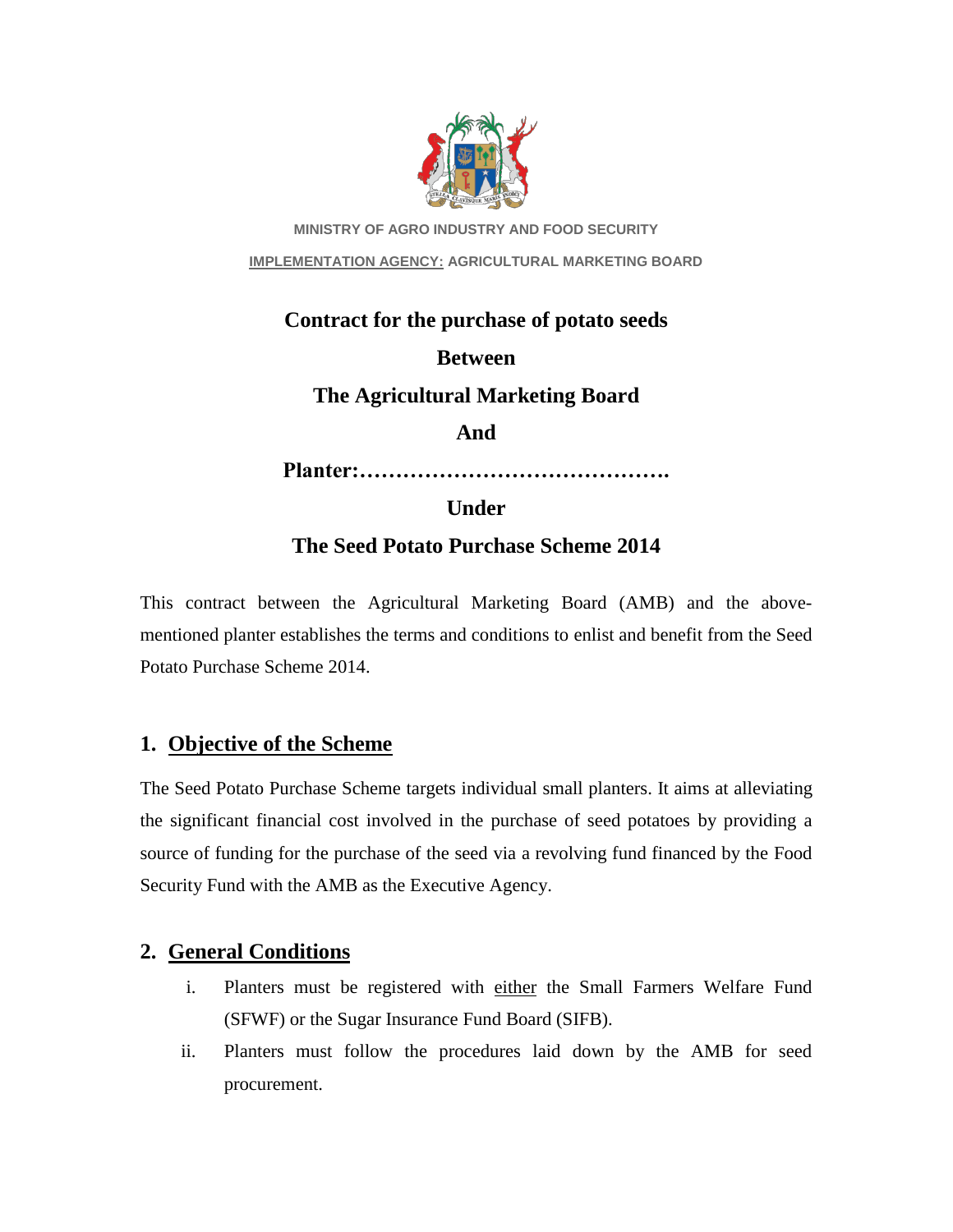- iii. Planters must show proof of evidence of land availability for the volume they would wish to plant under the Scheme as well as the approximate date/s of plantation.
- iv. Planters must agree to follow scrupulously the official technical recommendations of the Food and Agricultural Research and Extension Institute (FAREI) pertaining to potato cultivation.
- v. Planters will have to make a minimum part payment of 10% of the cost of seed purchased at the AMB. The remaining amount due (representing up to a maximum of 90% of the cost of the seed) shall constitute a debt owed by the planter to the AMB and shall be paid to the AMB without interest following the harvest of his crop. No interest will be claimed on the debt of the planter exceptin case of default as specified in this contract by the planter.
- vi. For those planters wishing to enlist above 5 Arpents under the Seed Potato Purchase Schemes, a bank guarantee representing at least 50% of the cost of the seed potatoes will be required. The bank guarantee shall be valid for a period of at least 12 months as from the date of lifting of the seeds at AMB. The AMB may,in case of non-payment by the planter request the bank to forfeit the required amount with interest from the guarantee
- vii. In case of death of a beneficiary, his/her heirs shall be liable to pay the amount due under the scheme.
- viii. Under no circumstances will the AMB, which manages and administers theSeed Potato Purchase Scheme, be liable for any claims for compensation whatsoever emanating from a planter:
	- a) whose cultivation, planted with seed purchased under the Scheme, has been affected, by factors such as poor seed quality, pest and diseases, unfavourable climatic conditions, poor yield, amongst other, or,
	- b) who has not obtained the totality of the volume of seed applied for.

### **3. Field Visits**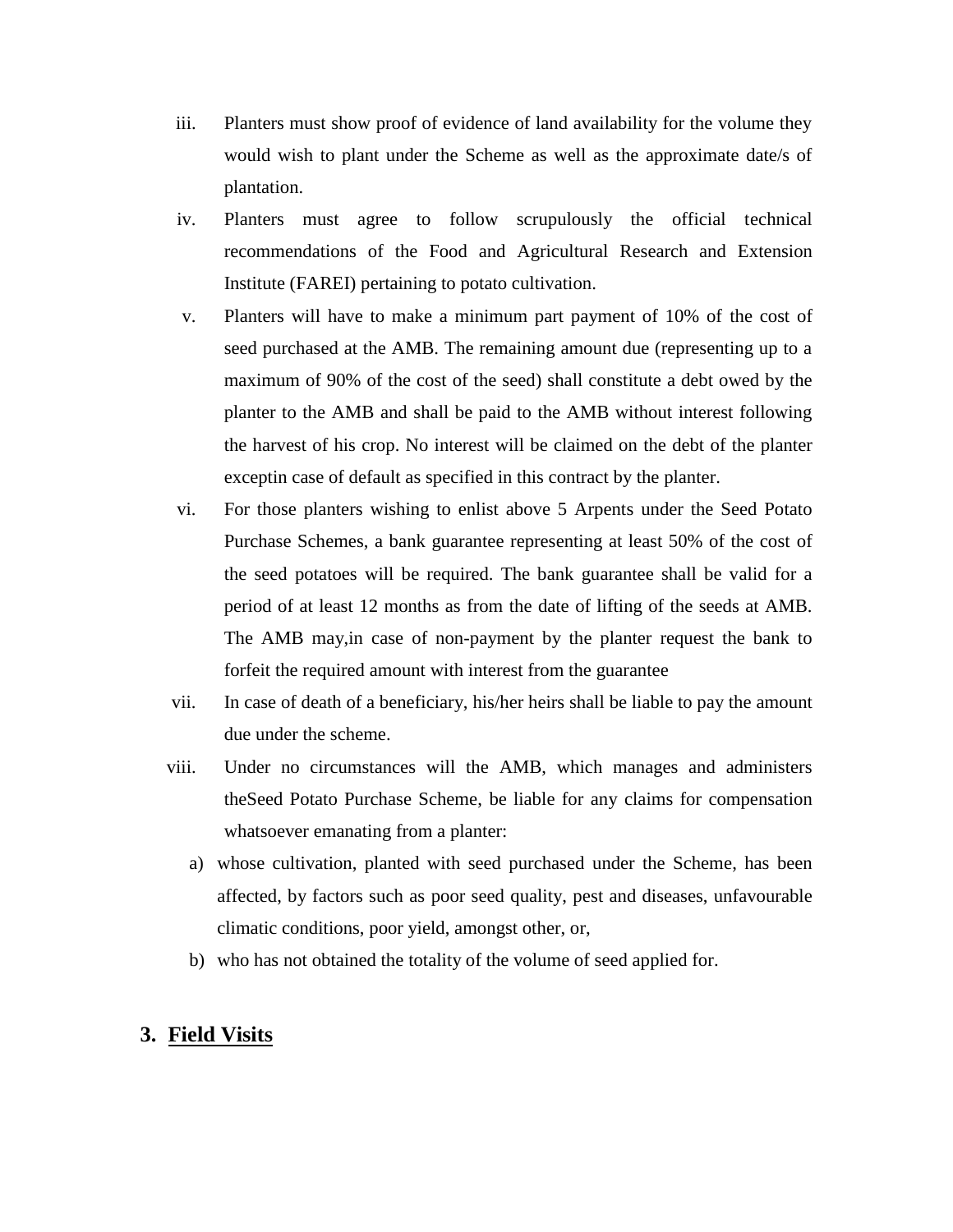i. Planters must authorize access to their land to officers of AMB / FAREI/ SFWF for field visits and must submit production figures and any other relevant figures or information as and when required.

# **4. Plantation Period**

- i. Planters who put to earth their seed potato before 15 April and after 31 August 2014, will not be eligible for the Seed Potato Purchase Scheme. In such circumstances, the AMB may request, by way of a registered letter, that the planters concerned refund the advances granted to them under the scheme.
- ii. Any planter concernedby 4(i) above will be given a delay of one month, as from the date of issue of the letter, to pay back the said advance. Failureto comply with this condition shall entail legal proceedingsbeing initiated against the planters concerned as well as a ban on the purchase of seed potato or anysimilar scheme in place at the AMB for as long as the amount due has not been refunded.

### **5. Regions not covered by the scheme**

- i. Planters who cultivate potato in regions so-called "sensitive" (as declared by FAREI) will not be eligible for the SeedPotato Purchase Scheme.
- ii. The term "sensitive" applies to regions:
	- a) where the risks that potato plantations might be subjected to disease and pest incidence, in particular where risk of 'late blight' are high;
	- b) showing deficit in rainfall and devoid of water for irrigation and / or irrigation facilities.
	- c) the soil is not suitable for potato plantation.

#### **6. Refund of Advance**

i. Planters taking advantage of the scheme will have to sell to AMB a minimum of 3 tonnes of table potato per tonne of seed purchased, at the official